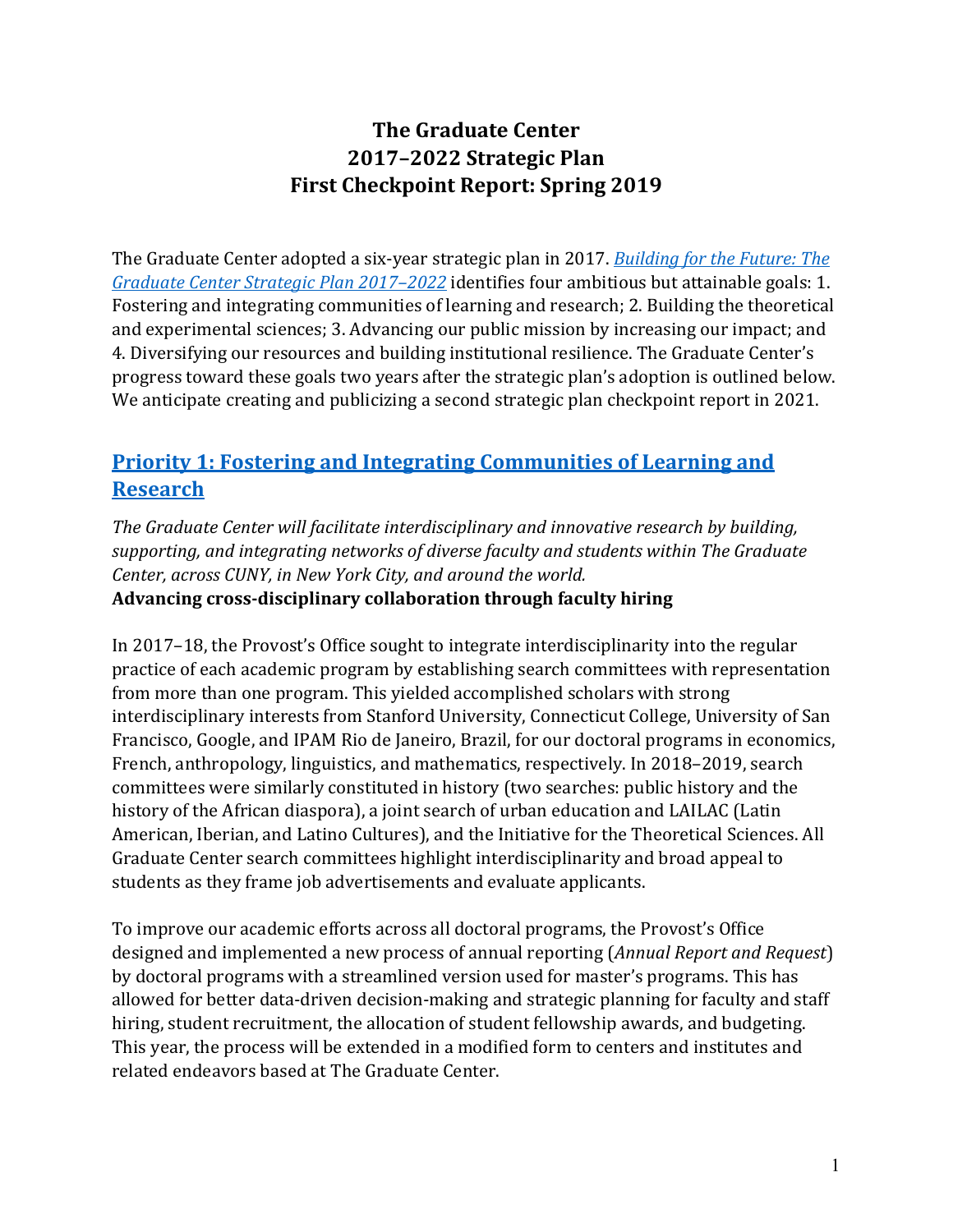### **Fostering diversity and inclusion in our academic pursuits and the composition of our faculty**

The Graduate Center continues its progress in diversifying its faculty. The 11 new hires joining us in AY 2018–2019 include three faculty of color and a strong representation of women. Recent CUNY data indicate that in each of the last five years, we have increased our proportion of full-time faculty from underrepresented groups. For 2018, 21.5% of our central line faculty are from underrepresented groups, up from 15.6% in 2012.

To provide consistent guidance for our doctoral programs in faculty hiring, and in close consultation with the president's senior advisor on diversity and inclusion, Professor Martin Ruck, The Graduate Center created a document called *Best Practices in Considering Diversity in Recruitment and Hiring*. The *Best Practices* document is designed to offer institution-wide guidance for all Graduate Center programs to consider diversity in hiring. In addition, in spring 2018, Dr. Ruck, in consultation with the Presidential Advisory Committee on Diversity and Inclusion, initiated a critical qualitative investigation of student, staff, and faculty views and experiences of diversity and inclusion at The Graduate Center, the results of which will be available later in 2019.

We continue to make funds available to programs to recruit and support underrepresented doctoral students.

To ensure that there are adequate resources for accessibility and disability services, The Graduate Center hired Clare Wilson as the manager of student disability services in the Office of Student Affairs.

### **Strengthening sites designated for interdisciplinary work**

The Graduate Center has established itself as a leader in the interdisciplinary study of inequality. In fall 2016, The Graduate Center received a \$2.5 million gift from James and Cathleen Stone to support research, teaching, and public programming related to inequality. To recognize this generous gift, the Luxembourg Income Study (LIS) Center, established at The Graduate Center in 2009, was renamed the Stone Center on Socio-Economic Inequality. The Stone Center has four major components. First, it serves as the U.S. office of LIS, the renowned cross-national data archive located in Luxembourg. Second, the center's core faculty members—a mix of economists, political scientists, and sociologists—teach interdisciplinary courses focused on or including various topics related to inequality. In addition to their regular course offerings, the center faculty join forces each summer to host a weeklong intensive workshop on inequality research. Over 250 young scholars have completed the workshop to date. Third, the center hosts three seminar series related to inequality and collaborates with Graduate Center Public Programming on three to four large public events each year. Fourth, the Center and its affiliated students actively engage in research projects addressing diverse facets of socio-economic inequality.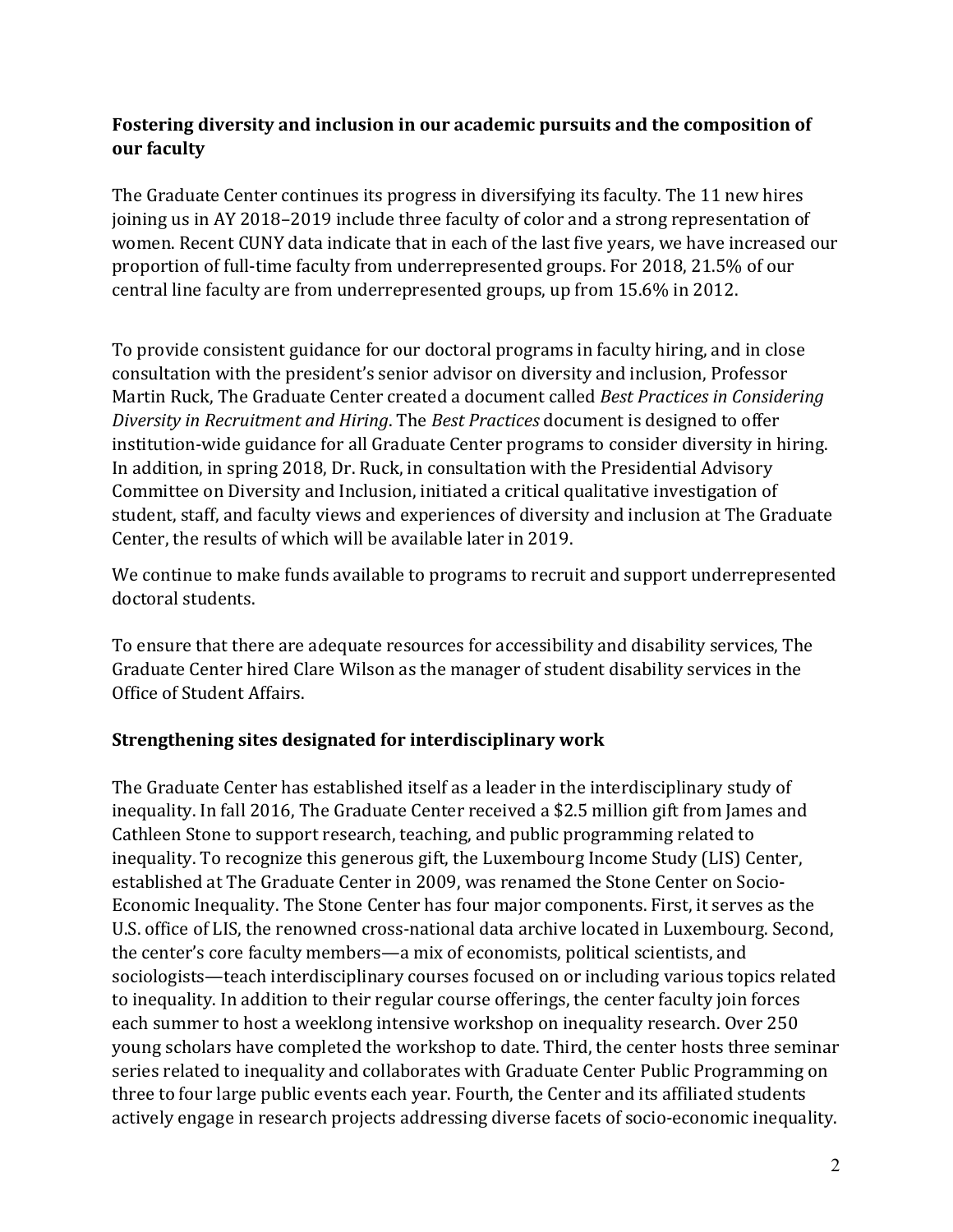The Graduate Center's Advanced Research Collaborative (ARC), now in its sixth year, continues to advance CUNY-wide collaboration. Since its inception, 98 CUNY campus-based colleagues have received internal leaves for residential fellowships at ARC. Recent multiyear funding for this program has been committed by private donors, Roger Alcaly and Helen Bodian. ARC's Visiting Fellows program has included scholars representing 21 countries. For 2018–2019, ARC welcomed 13 CUNY fellows from seven senior colleges. ARC's 15 Distinguished Visiting Fellows hail from the U.S. and beyond, including Serbia, Germany, France, Australia, Norway, Italy, and Spain.

In addition to inequality, migration, and bilingualism, fields that were established in ARC at its founding, ARC now attracts scholars working on translation, critical university studies, and the study of global cities. In 2019–20, we anticipate reducing the number of external visiting fellows to six per year and increasing the number of CUNY fellows in order to place more emphasis on The Graduate Center's role as a CUNY resource.

In fall 2018, the Provost's Office launched an initiative called Points of Departure or POD, which reviews and refreshes interdisciplinary concentrations at The Graduate Center. Currently, there are 13 interdisciplinary concentrations available to Graduate Center students, only half of which are active. The POD initiative reactivated some of these interdisciplinary concentrations and established new ones, starting with urban studies. The POD will be an informal space for students and faculty to come together in a yearlong course and in sponsored monthly events. Each POD website will feature a list of courses that may be taken, along with the yearlong seminar to fulfill the concentration as well as information on relevant events at The Graduate Center and around New York City. Information will also be available on faculty who may be consulted for advice and assistance in choosing courses, independent studies, and dissertation topics. Students and faculty need not be formally registered in a given POD initiative to participate in events. The first POD in urban studies began in spring 2019, with an inaugural seminar led by Professors Marta Gutman and John Mollenkopf.

In spring 2019, The Graduate Center offered the first seminar through its Andrew W. Mellon Foundation grant, Transforming Doctoral Education in the Humanities. The seminar, Reimagining the Humanities for the Good of the Public, was taught by Professor Bianca Williams (Anthropology).

#### **Interdisciplinarity through curriculum innovation**

In fall 2017, the Provost's Office created incentives in the form of a competition for course units to encourage the design of innovative, interdisciplinary courses. Over 20 faculty applied, and 10 course units were distributed, with most courses mounted in 2018–19. Winning proposals included Mathematics and Statistics Foundations for Quantitative Research (Business and Economics); Dissemination of Knowledge and Data Management (Criminal Justice); Archival Encounters (Digital Humanities and English); and Public Anthropology and Black Feminist Leadership (Anthropology).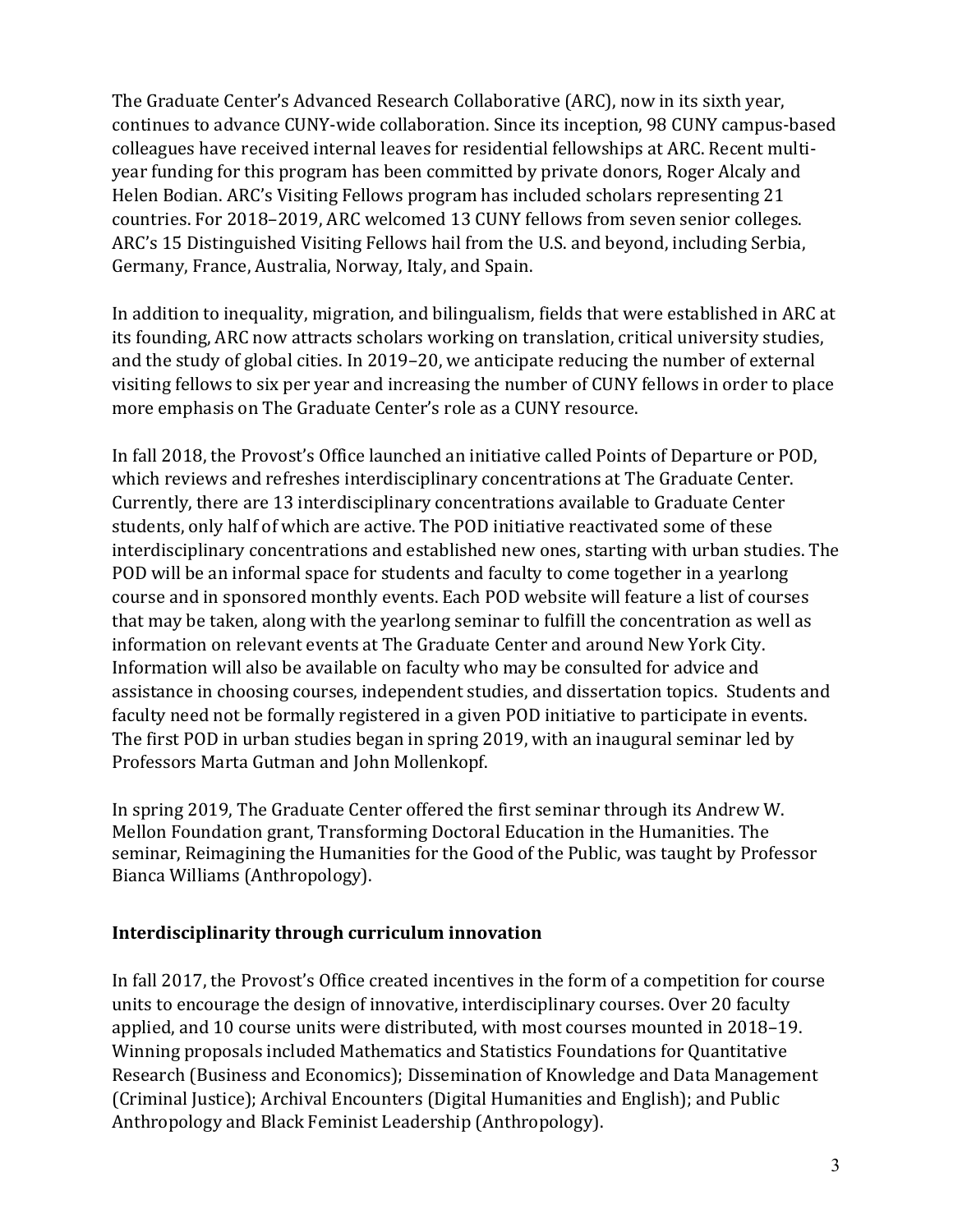The first cohort of "Public Fellows" was selected under the Andrew W. Mellon grant *Transforming Doctoral Education in the Humanities.* They will work with mentors within their programs to design doctoral curricula that prepare students for a wide range of professional opportunities.

# **Priority 2: [Building the Theoretical and Experimental Sciences](http://www.gc.cuny.edu/About-the-GC/Provost-s-Office/Strategic-Plan-2017-2022/Four-Priorities/Building-the-theoretical-and-experimental-sciences)**

*The Graduate Center will strengthen its commitment to the sciences, building a scientific enterprise based on the talents of faculty and students whose work crosses disciplinary boundaries and whose energy sparks collaboration across campuses.*

## **The Advanced Science Research Center (ASRC)**

#### *Hiring and Administration*

The Graduate Center is making steady progress in critical areas of faculty hiring, research, outreach, and management. In 2017, we recruited outstanding faculty in structural biology, nanoscience, and environmental science from top-flight research universities, including Northwestern University, the University of Texas at Austin, and Princeton University. In 2018, we recruited and retained outstanding junior and senior faculty in neuroscience and photonics from excellent universities and laboratories, such as Columbia University, MIT, University of Michigan, University of Texas, and Brookhaven National Laboratory. We are in the final stages of hiring an executive director for the ASRC and a director of operations, which will allow for better integration of ASRC communications and administrative functions into The Graduate Center.

The Graduate Center has made great strides in creating an interdisciplinary consortium that attracts major external funding. For example, Professor Andrea Alù, who came to The Graduate Center in 2018, was awarded a five-year, \$7.5 million grant from the United States Department of Defense's Multidisciplinary University Research Initiative (MURI) program. The grant supports metamaterials research led by Alù, who directs work conducted across four academic research institutions: ASRC, Columbia University, Stanford University, and University of Michigan.

To date, ASRC researchers have secured 91 research awards totaling over \$33 million (\$33,047,091). A number of the awards have been granted jointly to the ASRC and individual CUNY colleges, bringing over \$1 million (\$1,046,241) directly to CUNY schools.

### *CUNY Science at the ASRC*

To ensure that CUNY scientists have every opportunity to benefit from the ASRC, we established an internal fellowship program modeled on the Advanced Research Collaborative (ARC), which brought two CUNY scientists to the ASRC in 2017–18. We expect to grant additional fellowships for AY 2019–20. The ASRC established an "Affiliate Faculty" program to provide research-active faculty the opportunity to collaborate with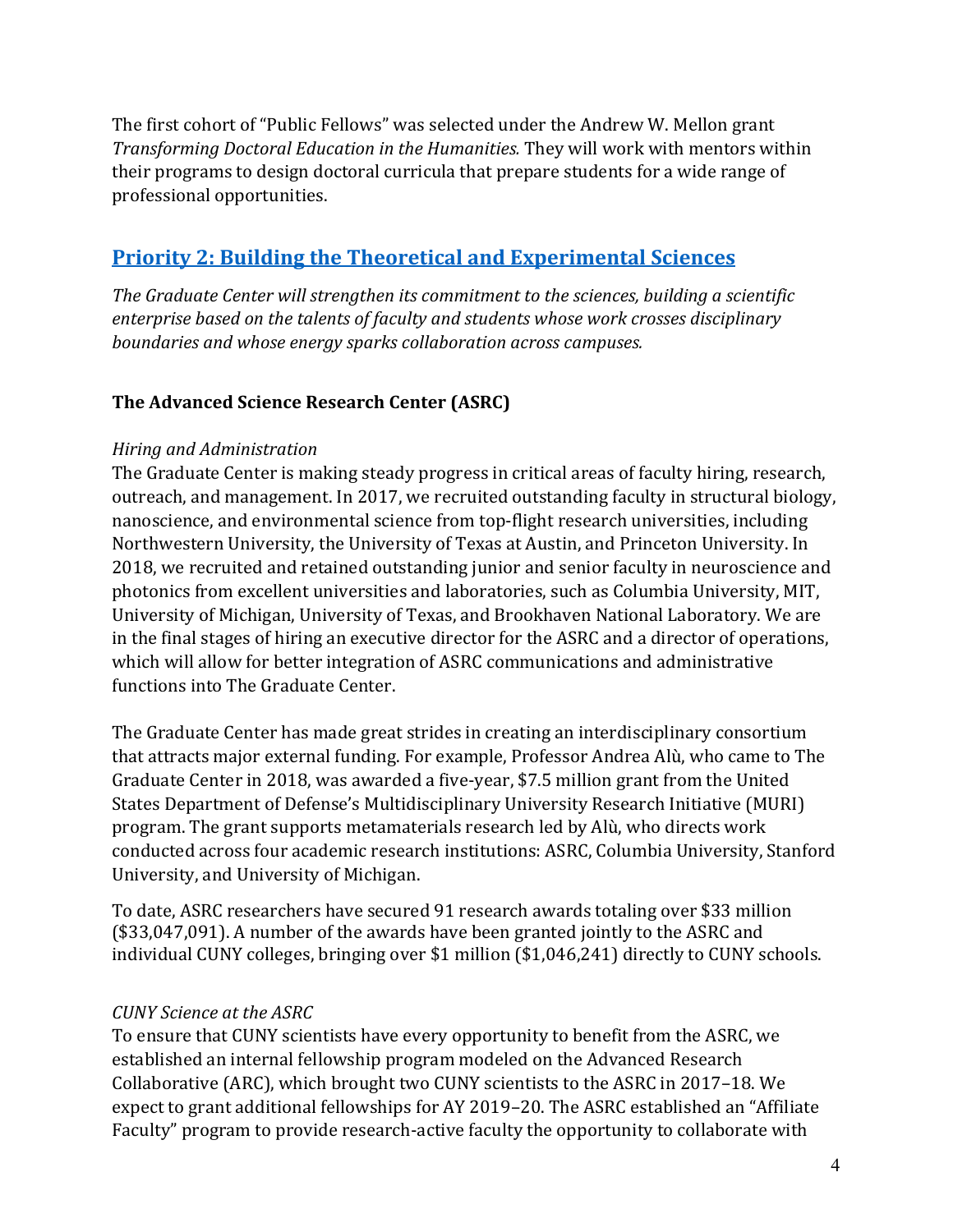ASRC-based faculty and staff. Affiliate faculty spend up to two days a week at the ASRC and have access to laboratory space, shared desk space, and meeting space. To date, more than 30 CUNY faculty members have participated in the "Affiliate Faculty" program. Some of these faculty members have benefited by this arrangement, successfully applying and securing external grant funding (see below). The ASRC "Seed Program" is a funding opportunity for CUNY faculty to leverage research relationships at the ASRC. The grants fund joint research between tenured and tenure-track faculty at CUNY colleges and ASRC faculty. Since 2015, the ASRC has awarded 50 seed grants totaling \$600K to CUNY faculty.

The ASRC actively supports CUNY faculty in securing grants. An example is the intensive workshop series that the ASRC runs to help CUNY faculty apply for NSF CAREER grants. These workshops, called CAREER bootcamps, have been instrumental in helping CUNY researchers secure NSF CAREER grants totaling over \$1.6 million. Examples are below.

- Dorthe Eisele, CCNY, \$694,830 NSF CAREER award
- Megan Owen, Lehman, \$400,000 NSF CAREER award
- Robert Messinger, CCNY, \$550,000 NSF CAREER award
- Elizabeth Biddinger, CCNY, DOE early career award, revised after the ASRC's CAREER bootcamp

ASRC faculty have collaborated with CUNY faculty to secure over \$1.9 million (\$1,923,092) in grant funding for research equipment. These joint awards benefit CUNY faculty in many ways. The CUNY faculty have direct access to the equipment and the joint grants bolster the faculty members' opportunities for tenure and promotion.

Since January 2017, 180 CUNY undergraduate and graduate students from 10 CUNY campuses have conducted research or worked at the ASRC. At least 200 CUNY undergraduate and graduate students have participated in ASRC tours led by dedicated community engagement staff. The ASRC is committed to supporting CUNY-wide initiatives for undergraduate students, such as the Summer Undergraduate Research Program (SURP). Every year, the ASRC provides training for at least 20 students through this summer program.

## *Core Facilities*

Since the ASRC initially opened in 2014, its core facilities have played an integral role in fulfilling the institution's mission as a CUNY-wide research resource. As each core facility has been established—a process that continues given the ongoing hiring over the past five years—they have rapidly become used by researchers throughout CUNY and beyond, with over 1,000 academic and industrial users who have used or been trained on the use of this high-end instrumentation. These include 250 CUNY researchers from most of the senior colleges as well as from community colleges (BMCC, Guttman CC, LaGuardia CC, and Queensborough CC). An even wider user base is anticipated as new core facilities are being established.

CUNY faculty members have played an integral role in the use and strategic planning of many of these facilities, now numbering 19. Access to the ASRC core facilities is currently open to all CUNY academic users with equivalent priorities and pricing as ASRC members.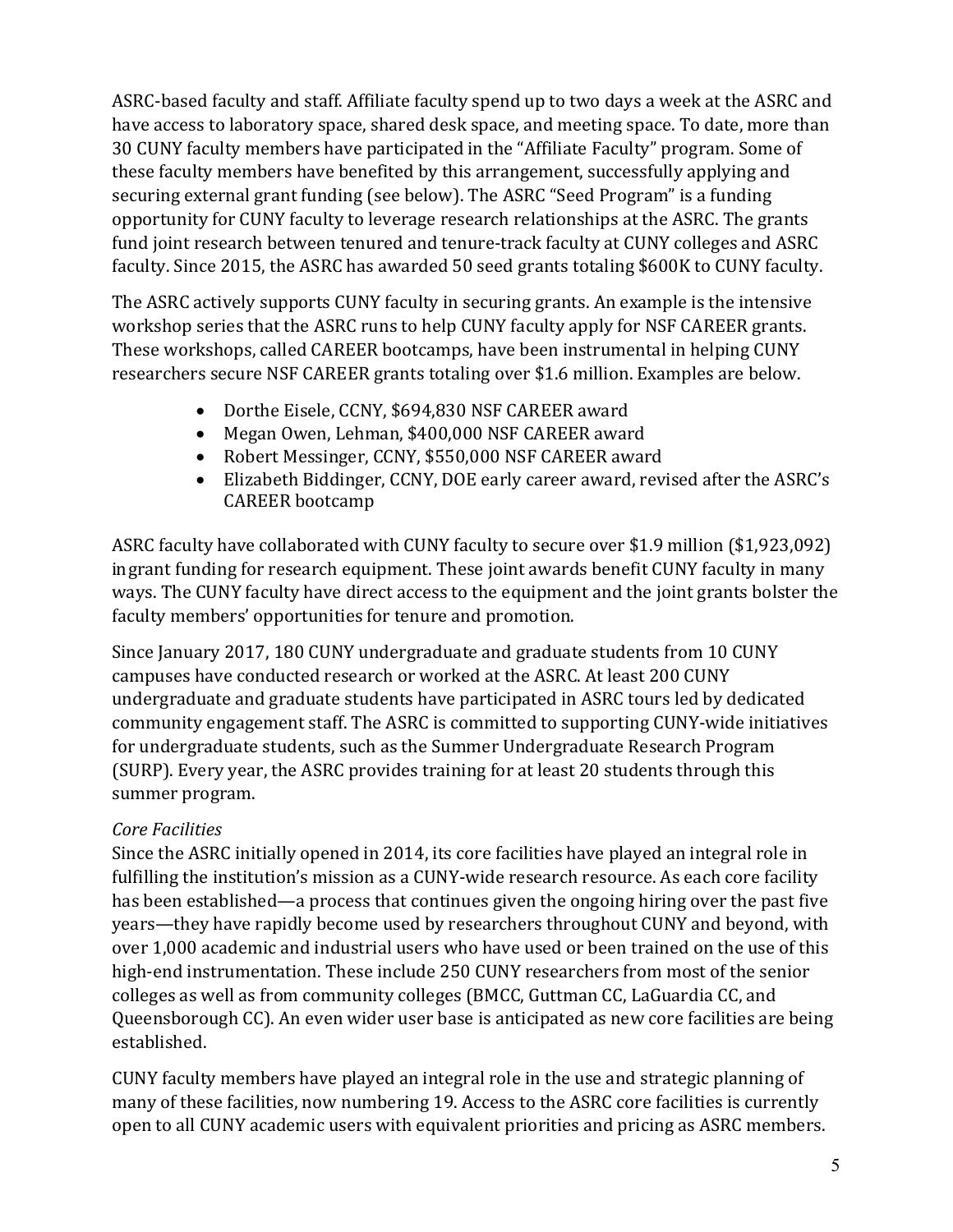Many of the cores have configured their operations to accommodate remote usage, allowing CUNY faculty and students to access world-class instrumentation from their campuses around New York City.

*Public Engagement*Since December 2014, the ASRC has organized 398 conferences, seminars, workshops, presentations of research, and open houses that were open to the CUNY community. A substantial number of these events has been live-streamed on freely accessible platforms to facilitate the participation of CUNY faculty and students.

Around 570 middle and high school students have visited the ASRC for field trips and/or participated in summer programming.

### *Infrastructure*

Capital project funding has been identified and procurements are now pending to implement an IT research computing infrastructure at the ASRC, to include a computational cluster, high-capacity primary and backup storage systems, high-bandwidth network connectivity to designated research equipment, and significant upgrades to network switching and firewall components.

### **Raising the visibility of the sciences at The Graduate Center**

Along with the effort to integrate the ASRC into CUNY science, in fall 2017, The Graduate Center entered into a joint endeavor with Princeton University to explore the interface between biology and physics through the establishment of the Center for the Physics of Biological Function. This effort is supported by the National Science Foundation through a \$13 million grant over five years. The new center supports research at The Graduate Center, including the mentoring of postdoctoral fellows and a regular series of symposia and seminars. Public programs are bringing the excitement of Graduate Center activities to a broader audience, and an annual summer school for advanced undergraduates, to be held at Princeton, exposes CUNY students to new intellectual opportunities at the borders of classical scientific disciplines.

In spring 2017, we launched a "City of Science" series as part of The Graduate Center's acclaimed public programming lineup, featuring the scientific leadership of the ASRC. The series explored animal communication, urban habitats, the brain, nanotechnology, and the origin of drugs. In fall 2018, The Graduate Center featured programs, including interdisciplinary discussion on the scientific and social implications of infectious disease, the evolution of viruses, and what we can learn from this intersection. This discussion featured author and science journalist Laura Spinney and Benjamin D. Greenbaum, assistant professor at the Tisch Cancer Institute. In addition, we hosted a program about the crucial role that artificial intelligence plays in everyday life.

The Graduate Center is committed to diversity in the sciences, for women and for underrepresented minorities. In spring 2018, The Graduate Center hosted the program Creating a Community for Women Graduate Students in STEM. The event combined a performance of the nationally acclaimed play *Truth Values: One Girl's Romp Through M.I.T.'s*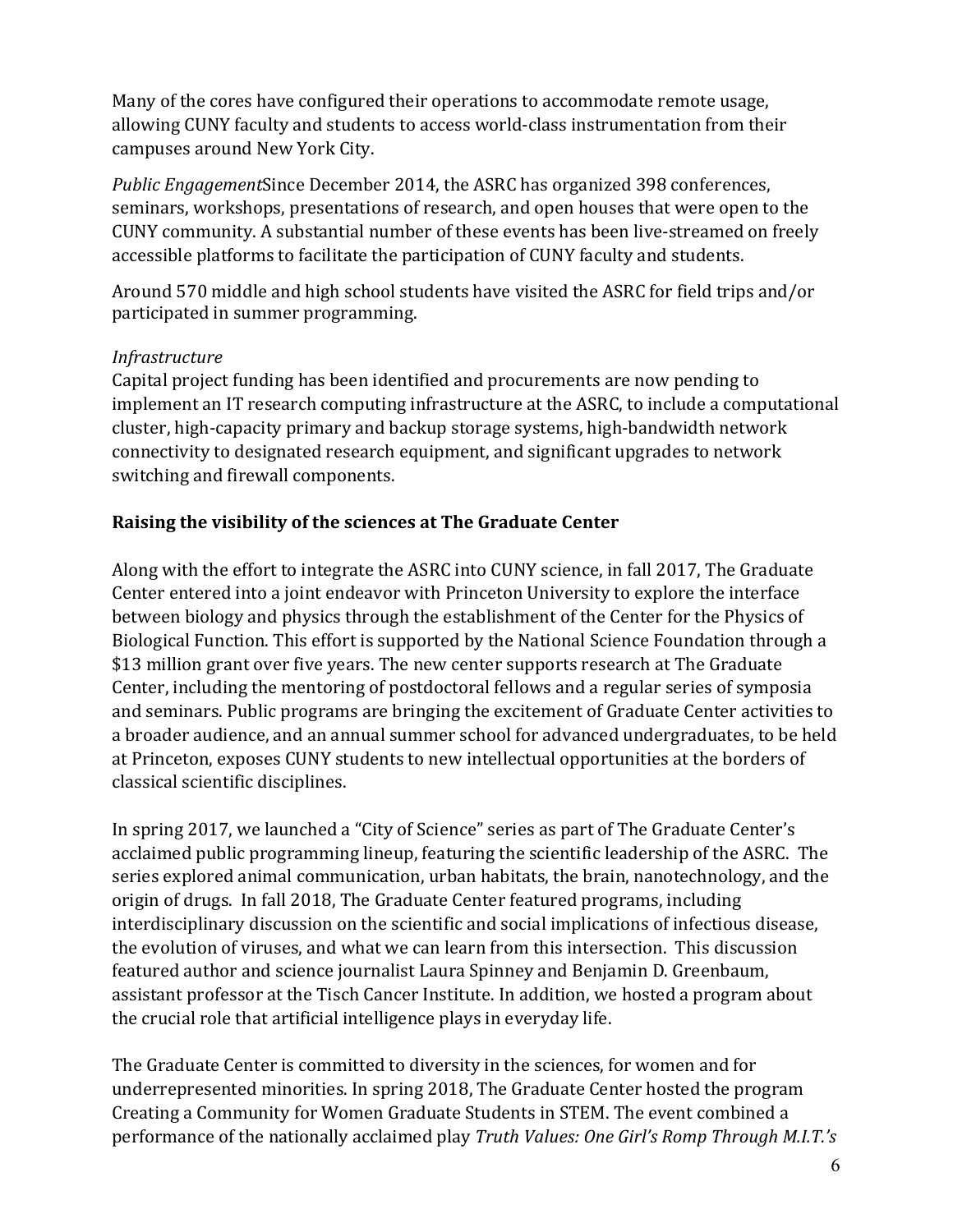*Male Math Maze* with a post-performance discussion and next-day facilitated discussion and networking/mentoring event. To increase the diversity of the bench science doctoral programs, "top ups" were provided to the CUNY Science Scholarships to recruit top-flight students to our Ph.D. programs in biology, biochemistry, chemistry, and physics.

The IlluminationSpace at the ASRC, which opened in fall 2018, further diversifies The Graduate Center's reach. The interactive educational center helps visitors, especially young people from the surrounding community, to understand how the science conducted at the ASRC relates to their lives.

The Henry Luce Foundation awarded The Graduate Center a grant of \$249,000 in 2019 to increase gender parity in its mathematics and computer science Ph.D. programs. The grant, thorough the foundation's Clare Boothe Luce Program, will supplement five graduate fellowships to enhance recruitment offers.

In 2018, The Graduate Center hired a media relations manager to publicize faculty and student research and achievements in the sciences. As a result, news about science research by Graduate Center faculty and students is appearing more frequently on important science websites, such as *EurekAlert!* and *Science Daily*, as well as major news outlets, such as CNN. The news feed on The Graduate Center's website also features more science-related stories, thanks to a concerted effort by the communications and marketing team.

# **Priority 3: [Advancing Our Public Mission by Increasing Our Impact](http://www.gc.cuny.edu/About-the-GC/Provost-s-Office/Strategic-Plan-2017-2022/Four-Priorities/Advancing-our-public-mission-by-increasing-our-impact)**

*The Graduate Center will renew its public mission by expanding its range of degree and nondegree programs, improving pedagogical training and professionalization for students and raising its institutional profile.*

### **Expanding master's programs**

We continue to expand our range of master's degrees and work to integrate master's programs into The Graduate Center. Six new master's programs were approved by New York State in 2017–18: Data Science, Data Analysis and Visualization, Digital Humanities, International Migration Studies, Cognitive Neuroscience, and Quantitative Methods In The Social Sciences. Five of these are interdisciplinary, drawing faculty members from multiple programs (with data science, an affiliate of computer science, the exception). All six programs enrolled their first entering classes in fall 2018. A seventh new program, biography and memoir, will enroll its first class in fall 2019. We are working to create special public programs for the master's students and have engaged our doctoral students as master's advisors.

In addition, eight new master's programs are under development. These include programs In Nanoscience, Mathematical Modeling, Experimental Linguistics, Public Humanities, and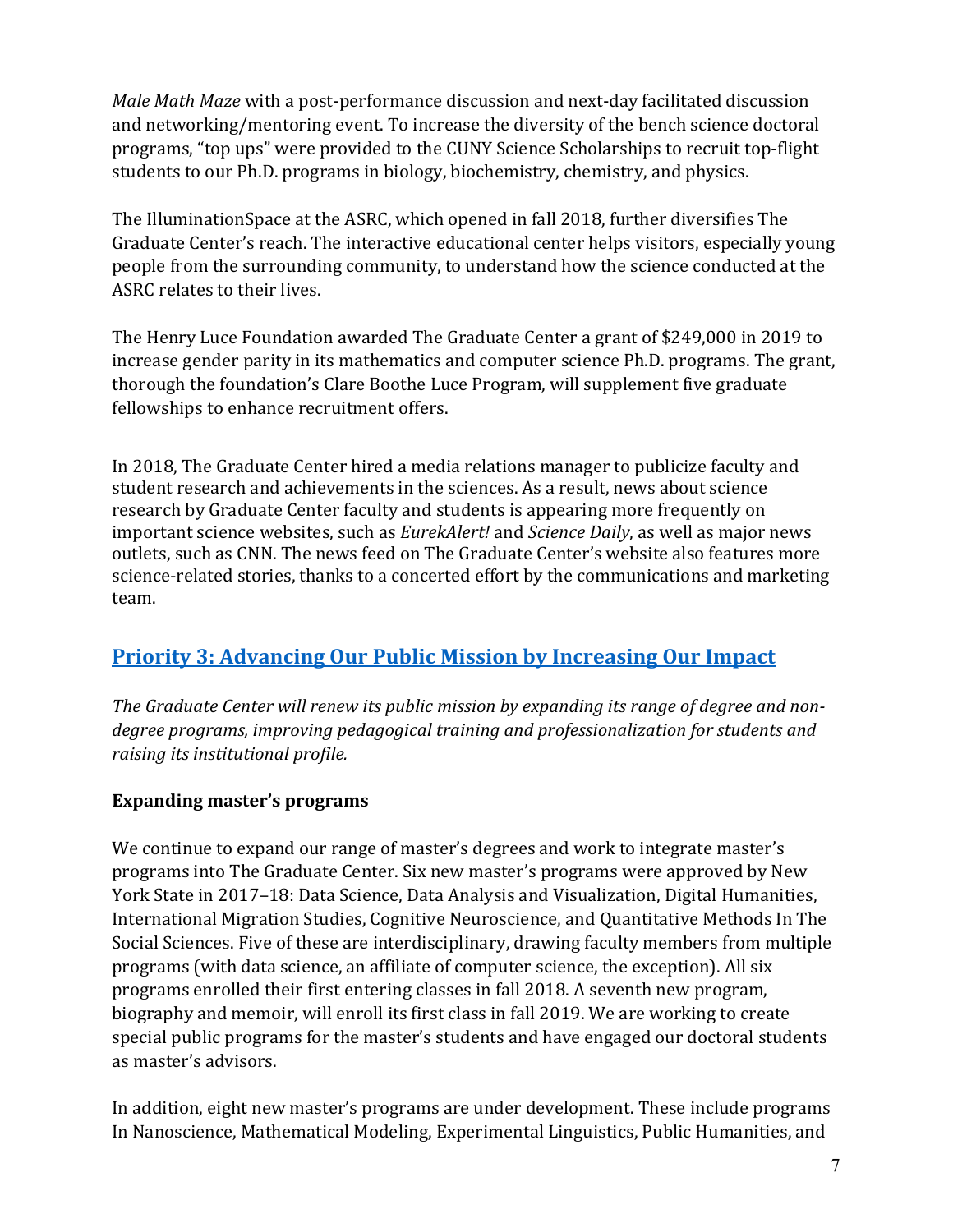Public Social Sciences. We are also working on an initiative to create The Graduate Center's first advanced certificate programs that would be open to qualified students not already enrolled in Graduate Center doctoral programs.

In fall 2018, we welcomed Dr. Julie Suk, our new dean for master's programs, who joined us from the Cardozo School of Law – Yeshiva University. Dr. Suk will continue to develop our master's portfolio and will work with program directors to expand resources for master's students.

### **Pedagogical training, career placement, and development**

The Graduate Center's Office of Career Planning and Professional Development (OCPPD) is spearheading our effort to prepare students for jobs inside and outside academia. In 2017– 2018, OCPPD held 43 workshops/webinars serving 614 students, 358 career-advising sessions, and launched a new peer-to-peer writing consultation initiative, which held 237 individual writing consultations. Students from 33 of The Graduate Center's degree programs used its services. The writing consultation initiative will become a full-fledged writing center in spring 2019.

Our graduates continue to place well both inside and outside of the academy. Since 2017, along with the CUNY colleges, MIT, University of North Carolina at Chapel Hill, New York University, James Madison University, University of Pennsylvania, University of Wisconsin– Madison, among several other distinguished colleges and universities, have hired Graduate Center graduates. In addition, over the last two years, two of our graduates were named American Council of Learned Societies Public Fellows and one, a New York State Excelsior Fellow. A fourth has secured a highly competitive two-year postdoc at Oxford.

Outside of the academy, graduates are finding positions at employers such as Google, the U.S. Department of State, 3M, Viacom, Intel, and Yahoo. The OCPPD *[Alumni Aloud](https://careerplan.commons.gc.cuny.edu/services/alumnialoud)* podcast serves as a vehicle for alumni to share their professional journeys and job search tips with current Graduate Center students.

The Graduate Center's Teaching and Learning Center (TLC) is pivotal in providing our doctoral students with exceptional training in pedagogy, strengthening their impact on the roughly 170,000 CUNY undergraduates that they teach each year. In 2017–2018, the TLC ran 23 workshops and four informal coffee hours/drop-in lunches with a total of 232 attendees. In August 2018, 60 first-time Graduate Teaching Fellows assembled at the Graduate Center for a four-day Teach@CUNY Summer Institute, which was supported by the Charina Endowment Fund. The inaugural program, supported by the Charina Endowment Fund in 2018 and 2019, has assembled scores of first-time Graduate Teaching Fellows at The Graduate Center for intensive pedagogical theory and practice. The students, who were preparing for their first semesters in the CUNY classroom as college instructors, came from 22 doctoral programs at The Graduate Center, and last fall they each began three-year teaching appointments on eight CUNY campuses: Baruch College,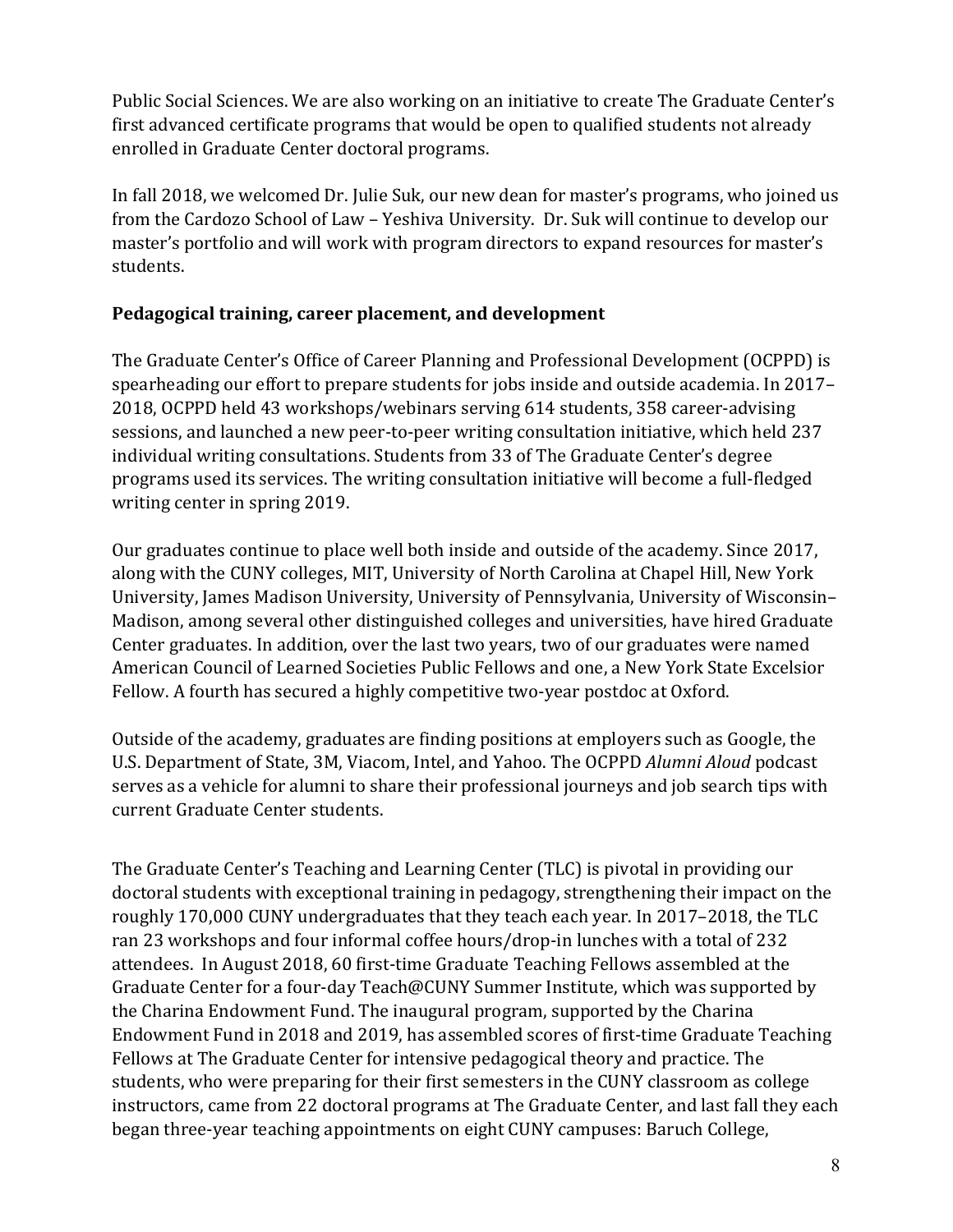Brooklyn College, City College, College of Staten Island, Hunter College, John Jay College, Lehman College, and Queens College.

In August 2017, in recognition of its leadership role in developing innovative approaches to training humanities scholars in digital methods, GC Digital Initiatives won a \$246,856 award from the National Endowment for the Humanities (NEH) to extend its GC Digital Research Institute model to faculty, staff, and graduate students across the country. In June 2018, 16 participants attended a 10-day institute at The Graduate Center, during which time GC Digital Fellows both led instruction using curricula developed for the January Digital Research Institute (DRI) and learned from practicing digital humanities scholars at a wide range of institutions about their professional development. During the year, Graduate Center students learned about the professional opportunities and challenges at organizations that range from community colleges to regional universities and from the Association of African American Museums to research libraries and R1 institutions.

With funding from the Provost's Office, GC Digital Initiatives began offering an annual January DRI. Based on a model developed with funds from the CUNY Strategic Investment Initiative, the GC Digital Research Institute provides four days of intensive digital skill training for interdisciplinary cohorts of 30–35 graduate students, faculty, librarians, and staff. Participants are introduced to core aspects of digital scholarship, such as using the command line, sharing and managing data, and analyzing text data. By developing core technical competencies, participants in the institute develop confidence to extend skills independently by asking better questions, accessing available resources, and connecting to a community of students, faculty, and staff who can support their work. Since its inception, more than 170 CUNY graduate students, faculty, staff, and librarians have taken advantage of the GC DRI. Students and faculty report that the GC Digital Research Institute has helped prepare them for the demands of changing research and professional landscapes.

The Graduate Center also received a gift from Leonard and Judy Lauder in late 2017, to enhance the TLC's programming. With the Lauders' gift, The Graduate Center has established the Lauder Master Teacher Fellowships. The Lauder postdoctoral fellows will collaborate with TLC staff on current initiatives and develop new ones to help Graduate Center students grow as educators and scholars.

As part of our ongoing efforts to support student research in the summer months, we have continued our seven summer fellowships. This past year, we created two new summer fellowship programs. The Connect New York Fellowship program invites students conducting research on New York City and its environs to compete for a \$4,000 award. To support early stage research in the bench sciences, we have created the Summer Science Fellowship, which helps with pre-dissertation travel and research. The work of both the Connect New York Fellows and the Summer Science Fellows has been featured on publicfacing webpages, which profile these students and their intellectual contributions.

Since 2017, The Graduate Center, through funding from the Provost's Office, has strengthened the public-facing profile of faculty and student research through the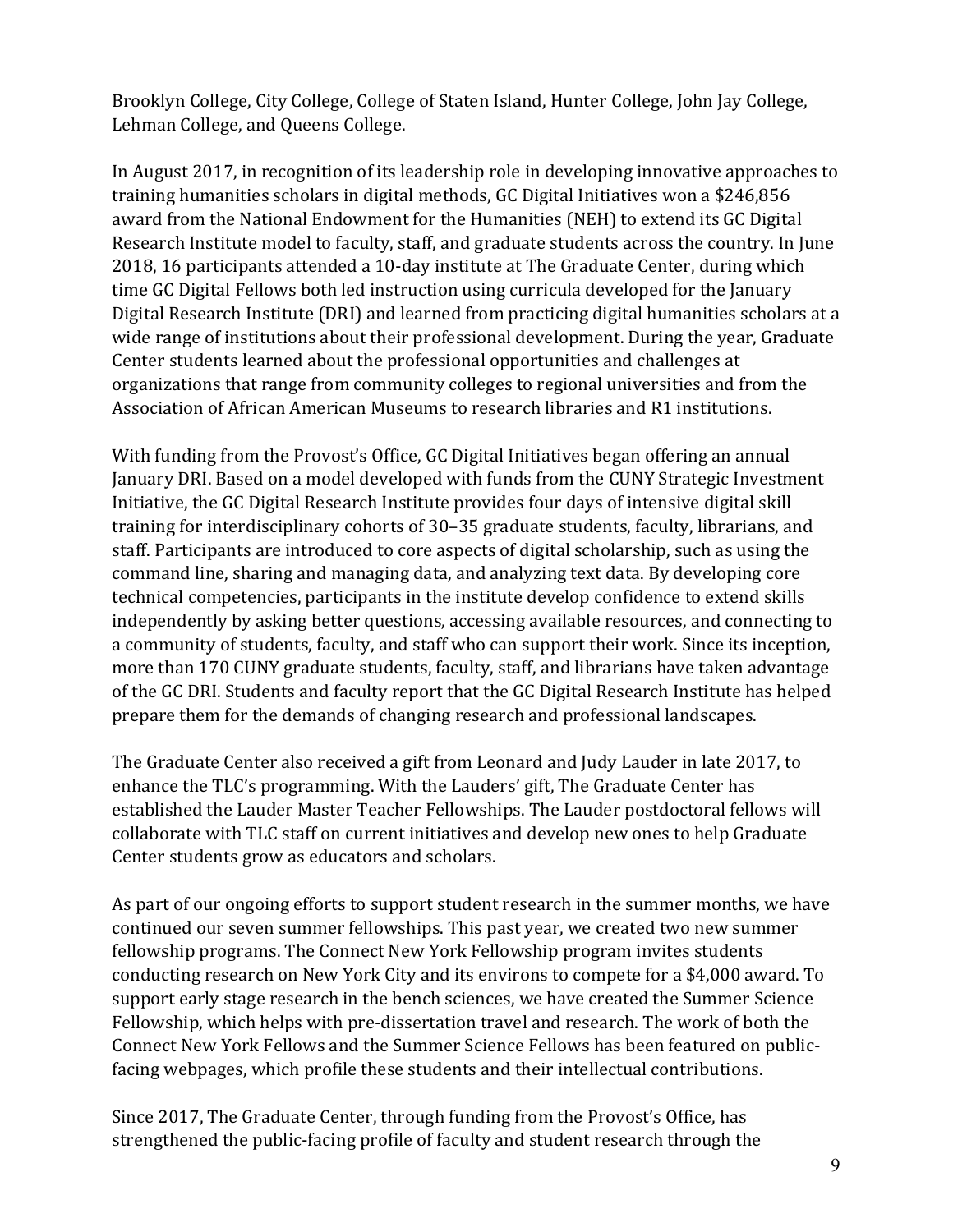expansion of its Program Social Media Fellows program. In collaboration with doctoral program leaders and with supervision and guidance from GC Digital Initiatives, Social Media Fellows amplify the publications, research, awards, and achievements of Graduate Center faculty and students through social networking platforms such as Twitter, Instagram, Facebook, and the CUNY Academic Commons. Examples include the music program, which in March 2019 reported over 15,400 tweet impressions on Twitter and a Facebook reach of 7,8861; the chemistry program, which posted a news item about a faculty award that reached over 5,600 people and led to 1,065 reactions, comments, and shares. Program Social Media Fellows receive professional development training in scholarly communication, social media outreach strategies, and web design with WordPress and then develop similar professional development workshops for their programs. In fall 2019, the program will expand to include 18 programs across The Graduate Center.

In 2018, the Andrew W. Mellon Foundation awarded The Graduate Center and the University of Minnesota Press a second round of funding, in the amount of \$789,000, to further develop the Manifold Scholarship platform. Manifold allows academic publishers to think beyond the normal confines of traditional print limitations, accommodating an expansive archive of sources like pictures, audio, video, and interactive data alongside the text. Publishers can use Manifold to gather annotations and comments from readers, solicit community feedback, and even reveal a book's evolution by publishing early drafts. At The Graduate Center, students and faculty are using the CUNY installation of Manifold to conduct public peer-to-peer reviews of new scholarly publications, to create student teaching editions of public domain texts that can be taught across the 25-campus university system, and to publish handbooks and student writing.

In addition, in fall 2018, the provost announced a new fellowship opportunity: The Graduate Center Urban Studies Core Dissertation Fellowship to be awarded in spring 2019 to students completing their dissertations in urban studies.

Today's scholars in the humanities and humanistic social sciences seek to pursue quantitative research in increasing numbers. Inaugurated in summer 2017, the Quantitative Research Consulting Center (QRCC) provides training and research design advice for all interested students and faculty. In AY 2017–2018, the QRCC held seven workshops and assisted 300 students. Given the need for the QRCC's services, we augmented the staff at the center by two this summer. Combined with the existing nationally recognized GC Digital Initiatives, the QRCC will help place Graduate Center scholarship at the cutting edge of new methodologies in humanistic and social scientific research.

At the fall 2018 Convocation, we celebrated the excellence of Graduate Center teaching with inaugural awards for Excellence in Teaching by a Doctoral Student and for Excellence in Mentoring by a Doctoral Faculty Member.

#### **Modeling innovative methods of Ph.D. professionalization and training**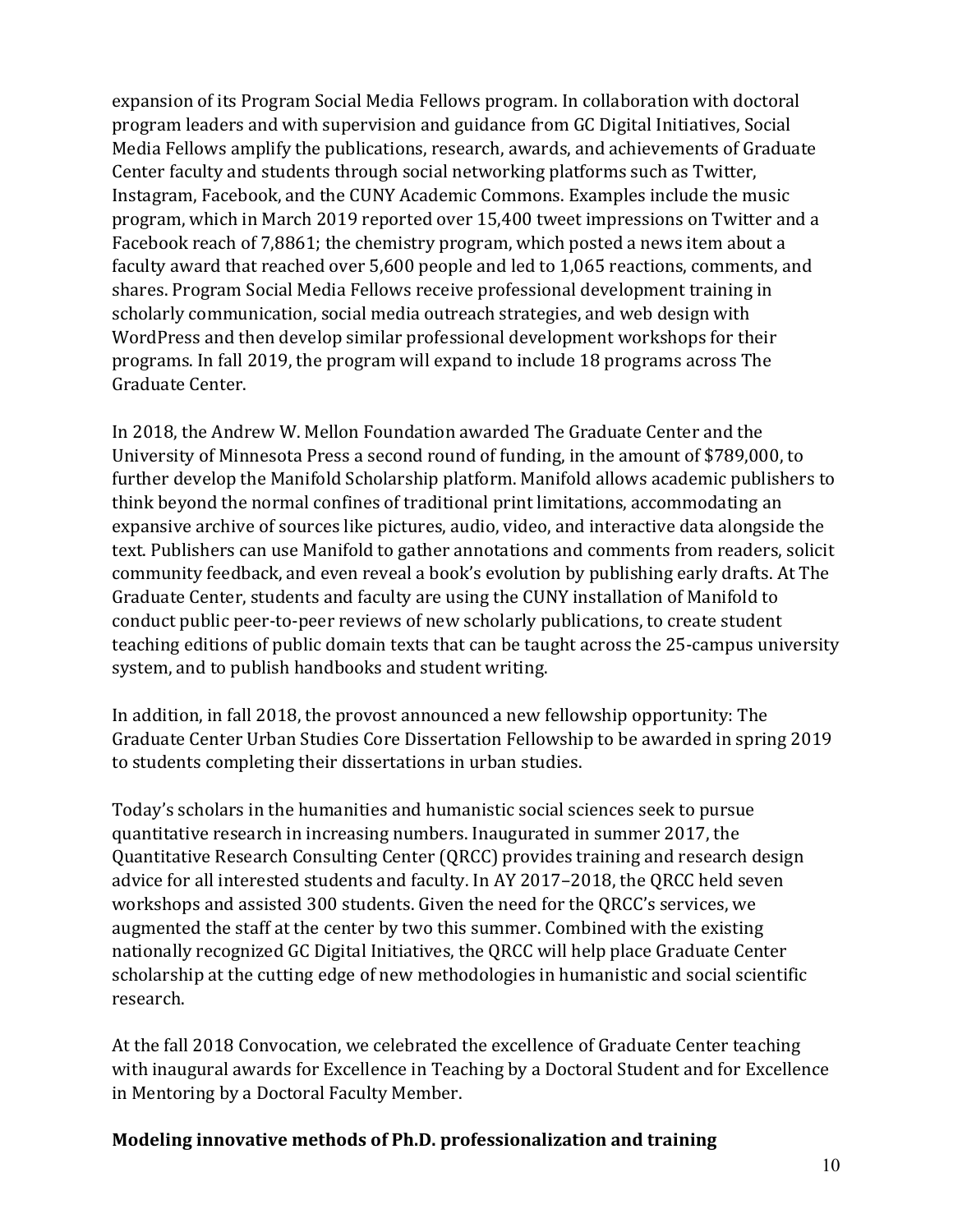In April 2018, The Graduate Center received a five-year, \$2.265 million grant from The Andrew W. Mellon Foundation to launch an initiative to transform humanities Ph.D. education—one that prepares and strengthens students for careers in the academy and beyond and encourages them to produce and share scholarship that contributes to the public good. In spring 2019, The Graduate Center selected 12 first-year Ph.D. students in the humanities and humanistic social sciences to be Mellon Public Fellows. They are being trained for a variety of careers inside and outside the academy, and, to that end, they will pursue internships and other activities outside teaching and standard coursework as a central part of their doctoral education. Graduate Center faculty will mentor the fellows, advising them on integrating academic training and career preparation. With the support of new staff funded by Mellon, the students will acquire skills, for example, in data visualization and analysis. The Graduate Center has established a PublicsLab to coordinate and expand the reach of the project. In November 2018, Dr. Stacy Hartman was appointed as director, joining The Graduate Center from the Modern Language Association. The PublicsLab has initiated a range of workshops, a seminar, and selected the first cohort of Public Fellows.

The Humanities Alliance between The Graduate Center and LaGuardia Community College, created through a \$3.15 million grant from the Andrew W. Mellon Foundation, continues to thrive. In 2017–2018, 15 Graduate Center doctoral students taught over 450 students at LaGuardia. In fall 2018, nine Graduate Center doctoral students continued teaching at LaGuardia, while nine new Graduate Center doctoral students trained with another five LaGuardia faculty mentors and began teaching in spring 2019. In 2018–2019, the Humanities Alliance launched pedagogical workshops led by the doctoral students that are open to The Graduate Center community, and in October 2018, hosted a national conference, Community College and the Future of the Humanities, at The Graduate Center that drew more than 200 attendees. The Teaching and Learning Center has actively institutionalized the lessons of the Humanities Alliance by working with other Mellonfunded units at The Graduate Center to establish ongoing collaborations with additional CUNY community colleges. In fall 2018, the TLC worked with the Center for Humanities to launch the Pressing Public Issues project, which paired six community college faculty from four CUNY campuses with teaching artists to integrate public arts-based methods into undergraduate courses. In February 2019, the TLC collaborated with the Office of Career Planning and Professional Development and the PublicsLab to co-host with Borough of Manhattan Community College, CUNY's first Community College Career Fair, which drew more than 100 scholars from The Graduate Center and other doctoral granting institutions in the region.

#### **Internships for Ph.D. students**

With the aims of placing our Ph.D. students in high-impact institutions and firms, and of developing successful non-degree programs, the provost hired a consultant to scout out new internships and job prospects, and to identify audiences for non-degree programs, such as executive education and areas of interest courses. On the model of current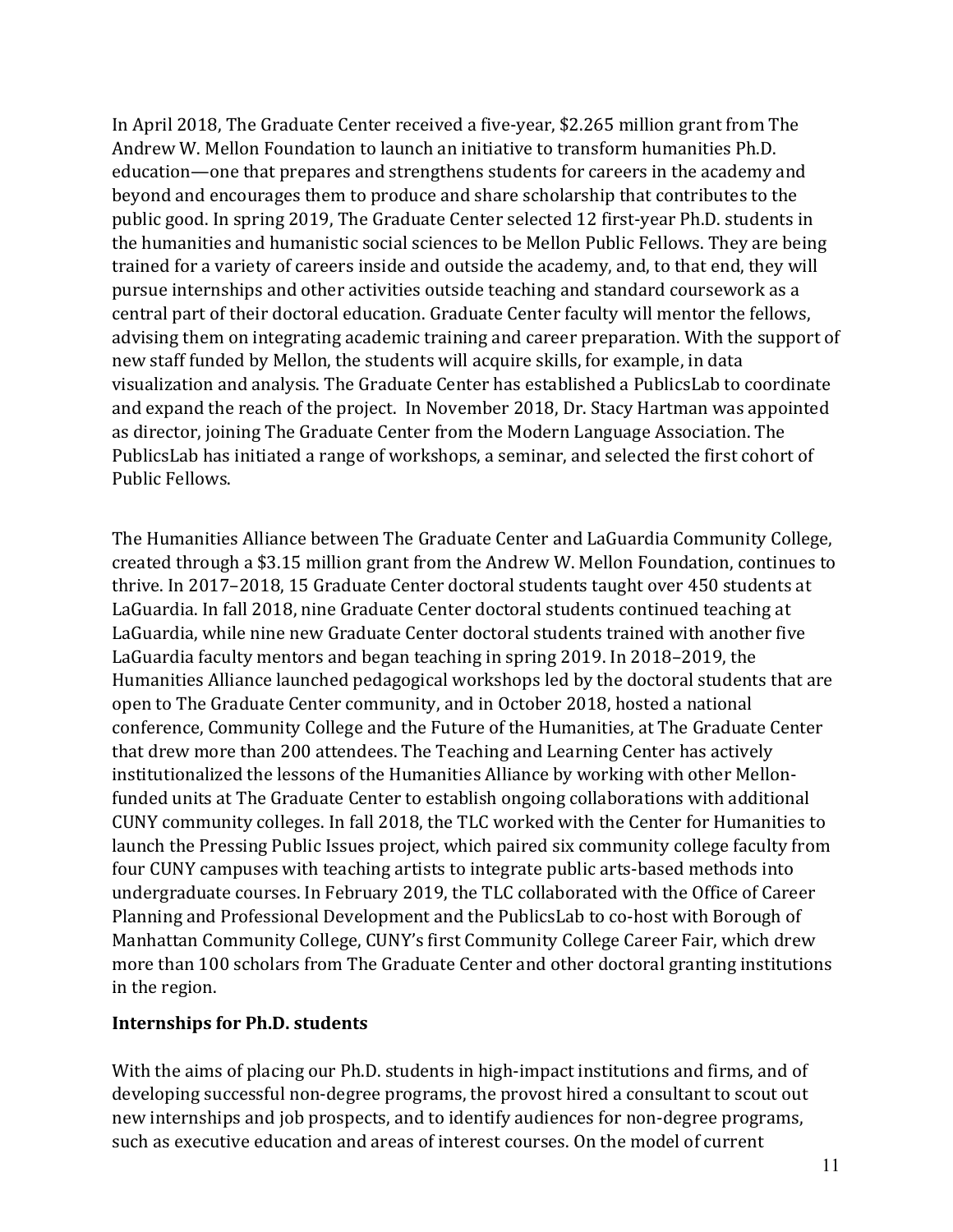Graduate Center internships at the Vera Institute of Justice, the New York Public Library, the Morgan Library, the New York Botanical Garden, the Schomberg Center for Research in Black Culture, and the Center for Court Innovation students were placed at the International Rescue Committee, American Group Psychotherapy Association, The Graduate Center's Leon Levy Center for Biography, and the Committee to Protect Journalists.

In addition, The Graduate Center is teaming up with the Museum of Pop Culture (MoPOP), a leading-edge nonprofit museum that is dedicated to the ideas and risk taking that fuel contemporary popular culture, to create fellowships and internships for Graduate Center students. MoPOP serves as a gateway museum, reaching multigenerational audiences through its collections, exhibitions, and educational programs, using interactive technologies to engage and empower visitors. The Graduate Center is also working with MoPOP to develop programming concepts and a plan to connect MoPOP with Graduate Center faculty and staff as well as the CUNY Central Office.

### **Non-degree programs**

The Graduate Center is in the beginning stages of designing non-degree programs to broaden its reach to a wider audience. In spring 2018, Brian Peterson joined the Provost's Office as the new dean for academic initiatives and strategic innovation. Initial offerings (pilots) within the area of new program development under his leadership include three seminars with the author Lee Childs in December 2018, and marketing of noncredit data visualization courses in summer 2019. In addition, The Graduate Center is exploring programming opportunities for 2019, 2020, and 2021 to include: one-week summer institutes, the establishment of Osher Lifelong Learning Institute, executive education programs (two-week programs offered with/without credit), and new certificate (credit/noncredit) programs.

## **Public engagement**

Dean Brian Peterson's brief also includes developing innovative educational experiences that will service diverse partners and enhance The Graduate Center's visibility, overseeing growth of the CUNY Baccalaureate for Unique and Interdisciplinary Studies program, and supporting existing international relationships and developing new ones. Fulfilling these goals will allow us to develop new revenue sources and provide new opportunities for Graduate Center students and the public.

In addition, to sustain and draw attention to the distinctive public-facing nature of much research at The Graduate Center, we have recruited new faculty known for their public engagement: Carla Shedd (Urban Education), Bianca Williams (Anthropology), Miles Corak (Economics), (Miles Corak), Natalie Etoke (French, spring 2019), Kyle Gorman (Linguistics), and Orie (Neuroscience). These scholars and scientists have devoted their energies to government service (Corak), the public circulation of knowledge in various media, including television and the internet (Shedd, Williams, Corak), research in a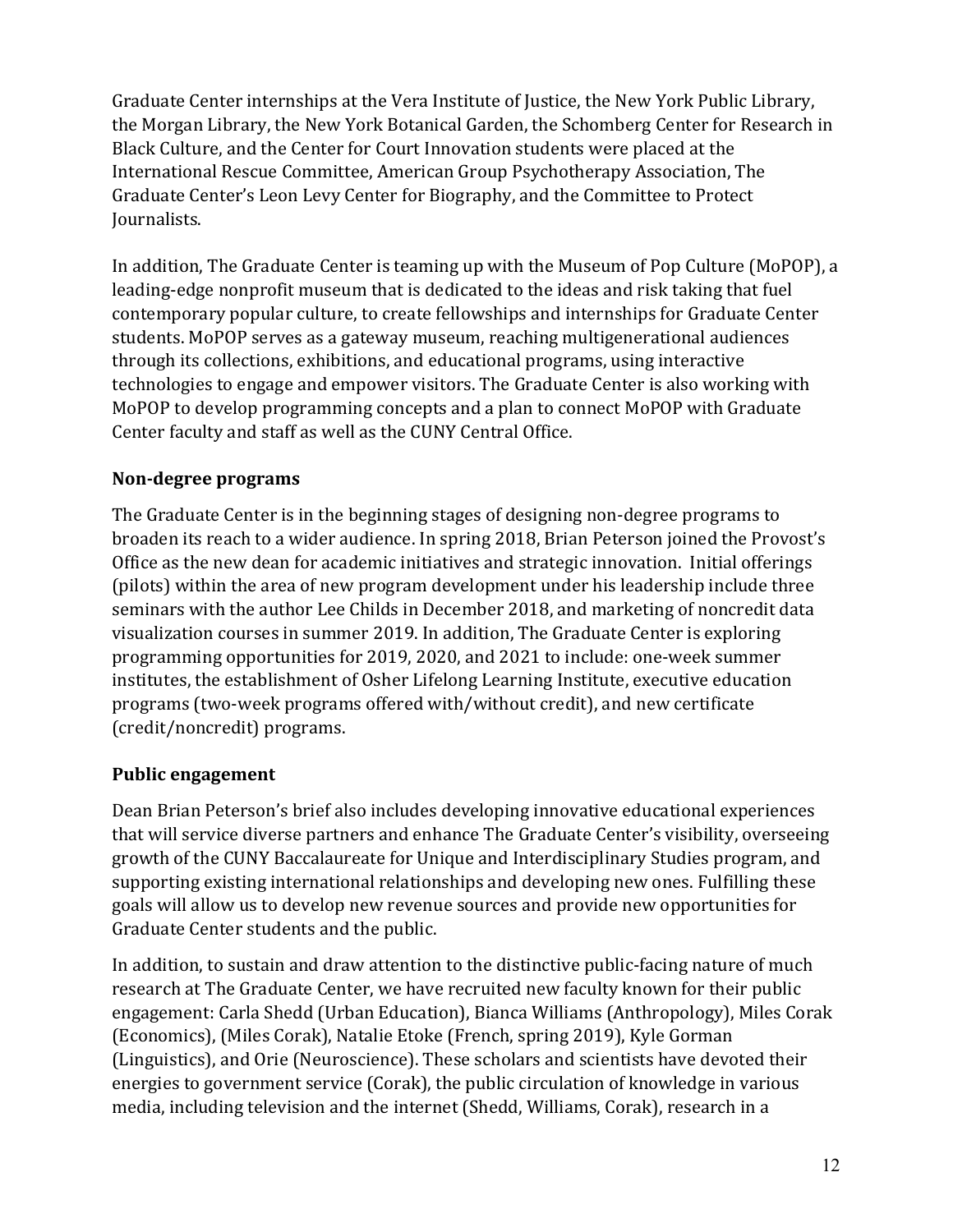nonacademic realm (Gorman at Google), and publicly oriented pre-college mentoring in the sciences (Shafer).

The Seminar on Public Engagement and Collaborative Research expands the diverse ways that the public humanities function in public life and as a public good. Made possible by support from the Mellon Foundation, this initiative brings together over 40 faculty, students and, uniquely, civic, cultural, and community partners to produce and circulate research through public projects, engaged scholarship, and interdisciplinary activities at CUNY and throughout New York City.

The Graduate Center has also scaled up its Digital Fellows program. Under the organizational umbrella of GC Digital Initiatives, Program Social Media Fellows (PSMF) work closely with individual doctoral programs to share the work of students and faculty with the public through the use of social networks such as Twitter, Facebook, Instagram, and the CUNY Academic Commons. In recent years, PSMFs were provided to seven of The Graduate Center's programs. In 2018–2019, fellows have been assigned to 11 programs, and plans are in place to expand this program to all 31 doctoral programs.

Our communications office has made important progress on our goal of enhancing The Graduate Center's reputation. Since the start of AY 2017, it has secured over 13,000 media placements in major media outlets, generating over \$45 million in publicity value. In AY 2017-18, there were over 1.5 million unique visitors to The Graduate Center website; social media engagement on Twitter has grown by over 40% (new followers), Facebook (new fans) by over 50%, and Instagram by 98% (new followers) since 2017. We have also seen significant jumps in engagement (likes, shares, comments, impressions, click-through rates, etc.) on all of these platforms as well as on LinkedIn, where we currently have over 20,000 followers.

The Graduate Center led the creation of CUNY's ne[w SUM](https://sum.cuny.edu/) website, a digital platform that raises the visibility of the research, scholarship, and creative work of faculty and students throughout CUNY. This website leverages the collective power of CUNY research, discovery, and innovation to demonstrate our impact on the public good. In the six months since the formal launch, SUM has published over 250 stories with an average of about 5,000 page views a month, and that rate has been growing. Additionally, SUM is active on Twitter, Facebook, LinkedIn, and Instagram. Most of all, SUM specializes in bringing technical research to life.

In addition, on the first floor of The Graduate Center, the newly designed Object Library offers both material objects and books as starting points of knowledge. Somewhere between a traditional library and a sculpture gallery, this new space will display selected objects alongside curated books on core research themes. Visitors to the Mina Rees Library will be able to sample scientific knowledge and the latest thinking in the humanities in a relaxed environment focusing on material culture.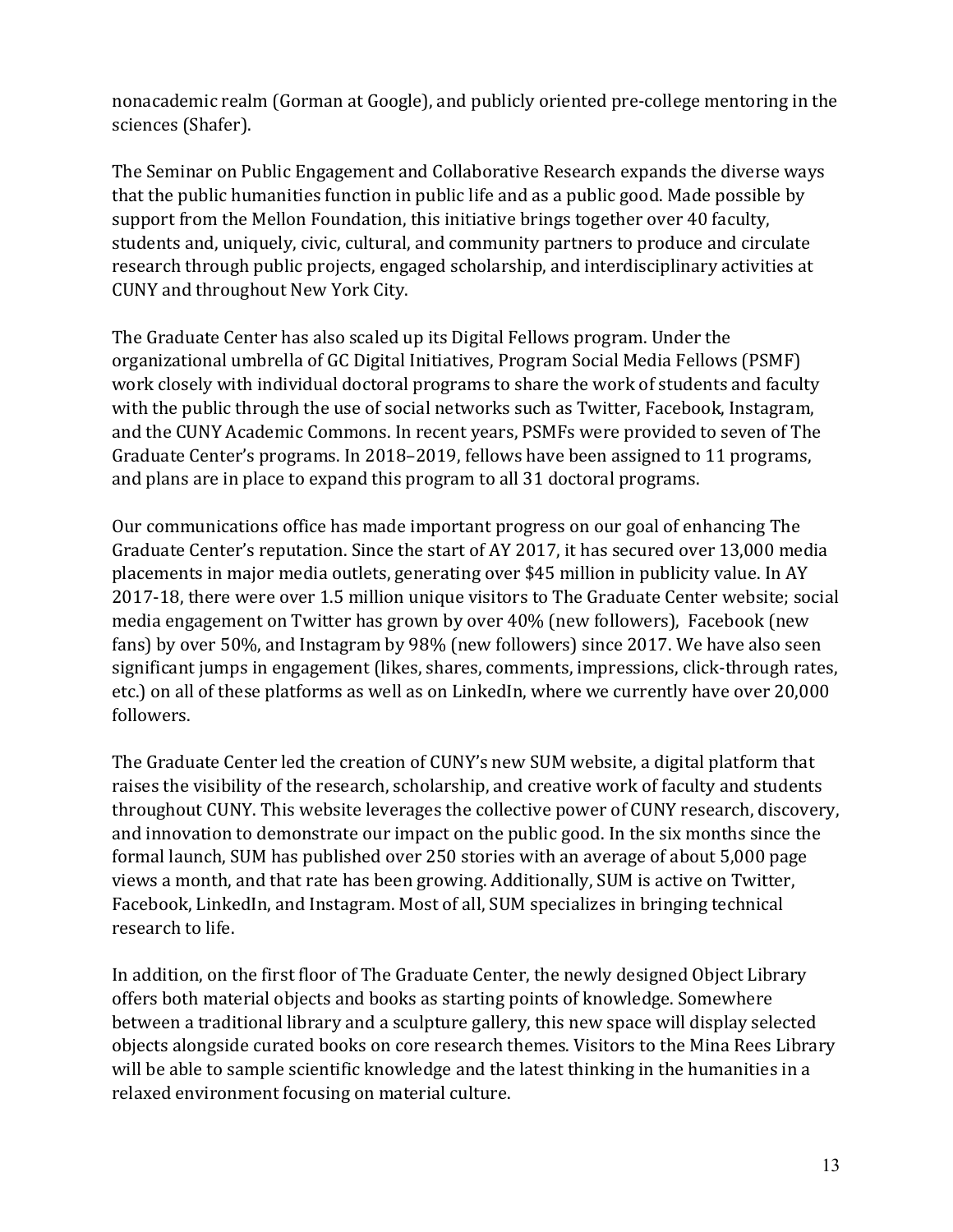### **Increasing impact by building stronger relationships with institutions in New York City and beyond**

The Graduate Center is collaborating with the Perelman Center for the Arts at the World Trade Center. The Perelman Center aims to build on the site-specific history of the area from bedrock to the present, taking into account both the physical and ethnographic history of the area, including the environment, the immigrant communities, and other kinds of cultural contact that have taken place there. One goal is to create an archive of primary materials for the use of artists, playwrights, and designers. Another is to create a booklet that would be a capsule history of the site. Bill Rauch, the inaugural director of the center and a well-known collaborative and socially conscious artist, is working with Professor Peter Eckersall of our theater and performance studies doctoral program to lead a team of Graduate Center students and faculty selected to work on the history of the site and to prepare materials both for the archive and for the public.

The new Points of Departure in urban studies is designing research with a public outcome. Faculty members and the provost held conversations with leaders at City Hall in fall 2018 to explore the establishment of an annual symposium bringing together scholars and policymakers.

The PublicsLab is surveying engagement with the city through centers and programs around the Graduate Center, such as the Center for Human Environment and the Futures Initiative. The goal is to publish this survey in fall 2020.

# **Priority 4: [Diversifying Our Resources and Building Institutional](http://www.gc.cuny.edu/About-the-GC/Provost-s-Office/Strategic-Plan-2017-2022/Four-Priorities/Diversifying-our-resources-and-building-institutional-resilience)  [Resilience](http://www.gc.cuny.edu/About-the-GC/Provost-s-Office/Strategic-Plan-2017-2022/Four-Priorities/Diversifying-our-resources-and-building-institutional-resilience)**

*The Graduate Center will more effectively engage a broader range of students, alumni, and donors and increase its operational efficiency.*

As described above under Priority 1, the Provost's Office implemented a new process of annual reporting, the Annual Report and Request. We are using these reports, improved communications among the president's senior staff regarding budget allocation, and input from the Budget Advisory Committee established in 2018 in order to better allocate resources to address The Graduate Center's greatest needs. Support for doctoral students remains among our highest priorities.

### **Alumni relationships**

The Graduate Center continues to engage our alumni to support fundraising and enrich our students' educational experiences and career development. Each year it holds alumni award ceremonies, recognizing alumni who have achieved particular distinction in their fields or in support of their communities. Other notable alumni events included two faculty talks and regional events hosted by former President Chase Robinson in Albany, New York,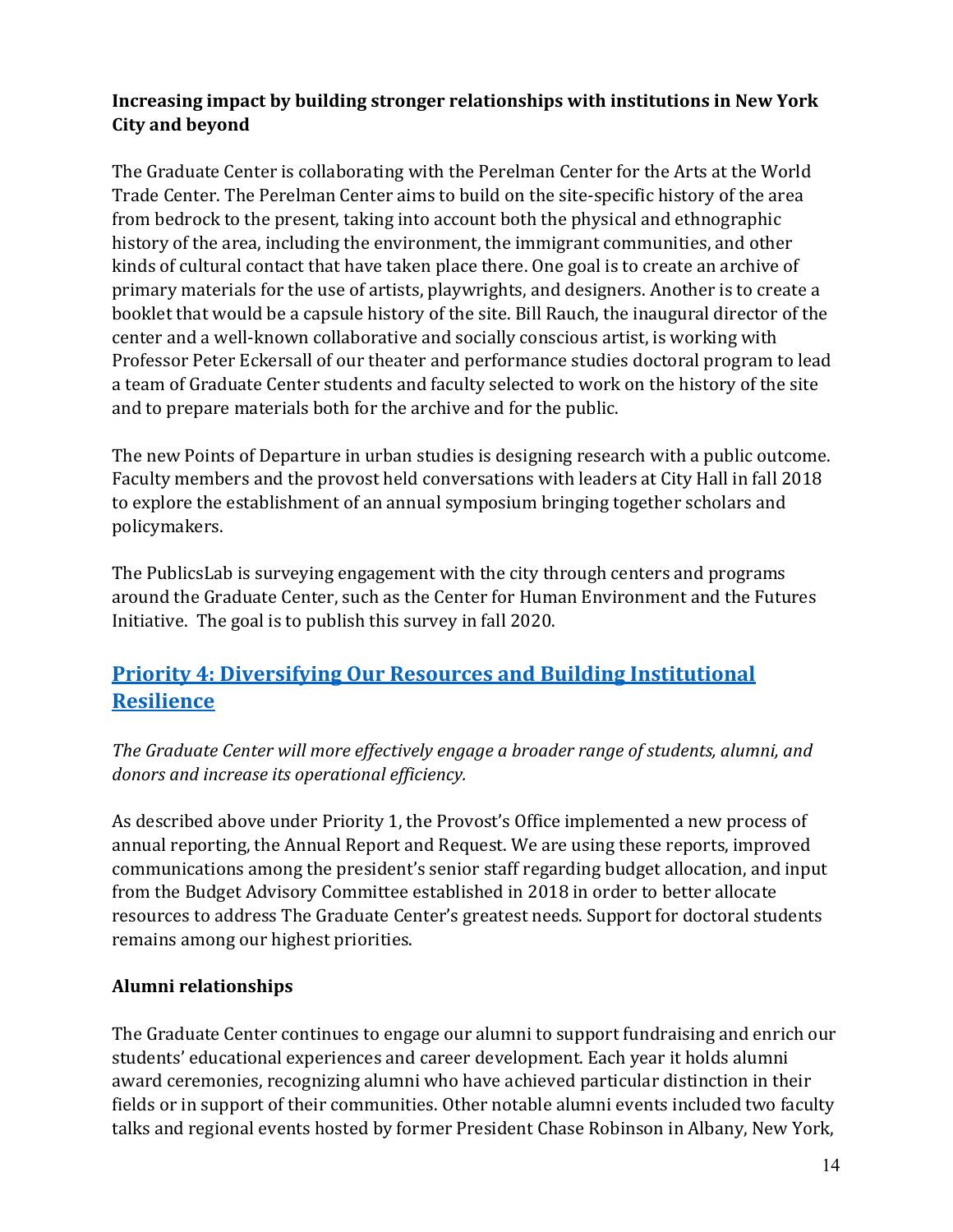and Washington, D.C. Additionally, alumni who had experience in nonacademic careers in the sciences returned to The Graduate Center to participate in a speed-mentoring workshop with current Graduate Center students.

We anticipate that alumni will return to The Graduate Center in significant numbers to support the activities of the PublicsLab starting in fall 2019.

## **Cultivating The Graduate Center Foundation Board**

In 2017, Peter Darrow was named the new chair of the Foundation Board. Darrow serves as senior counsel at the firm of Cleary Gottlieb and has a strong record of leadership on various New York City–based nonprofit boards. In addition, Jide Zeitlin, a former Goldman Sachs partner who has also served in a leadership capacity on various nonprofit boards, joined the board in 2017.

Over the past two years, James Blanco of Barclays Bank; Robert Goldstein of Citibank; Howard Morgan, a venture capitalist and philanthropist who has had extensive experience working with other nonprofit boards; and Ramine Rouhani, a partner at Pinehouse Capital LLC who has served in a volunteer role in other higher education organizations, have joined our board. These additions to the board will aid The Graduate Center in strengthening its fundraising capabilities and in supporting students' career opportunities in sectors beyond the academy.

## **CUNY 2020 project**

The Graduate Center continues to make progress on its Center for Digital Scholarship and Data Visualization, which will create a vibrant space in which students can collaborate on a range of data-driven technological projects. The architects hired by CUNY have finalized their design plans and we anticipate that construction will start in 2019–2020. As noted above, both the M.S. in Data Science and M.S. in Data Analysis and Visualization, which were part of the CUNY 2020 proposal, were approved by the New York State Department of Education and enrolled their first students in fall 2018. Together with the M.A. in Digital Humanities, these M.S. courses and the center will cement the reputation of The Graduate Center as a leader in digital scholarship, data visualization, and digital pedagogy.

## **Increasing the efficiency and effectiveness of space allocation**

The Provost's Office conducted a Graduate Center–wide space inventory during summer 2018 to identify space for new master's programs and other initiatives. The president's office developed a blueprint for improved development of capital funds requests, bringing together facilities, communications, and academic affairs. Meetings with the Doctoral Students Council will allow us to design more collaborative approaches to the challenges associated with the growth of programs in the building.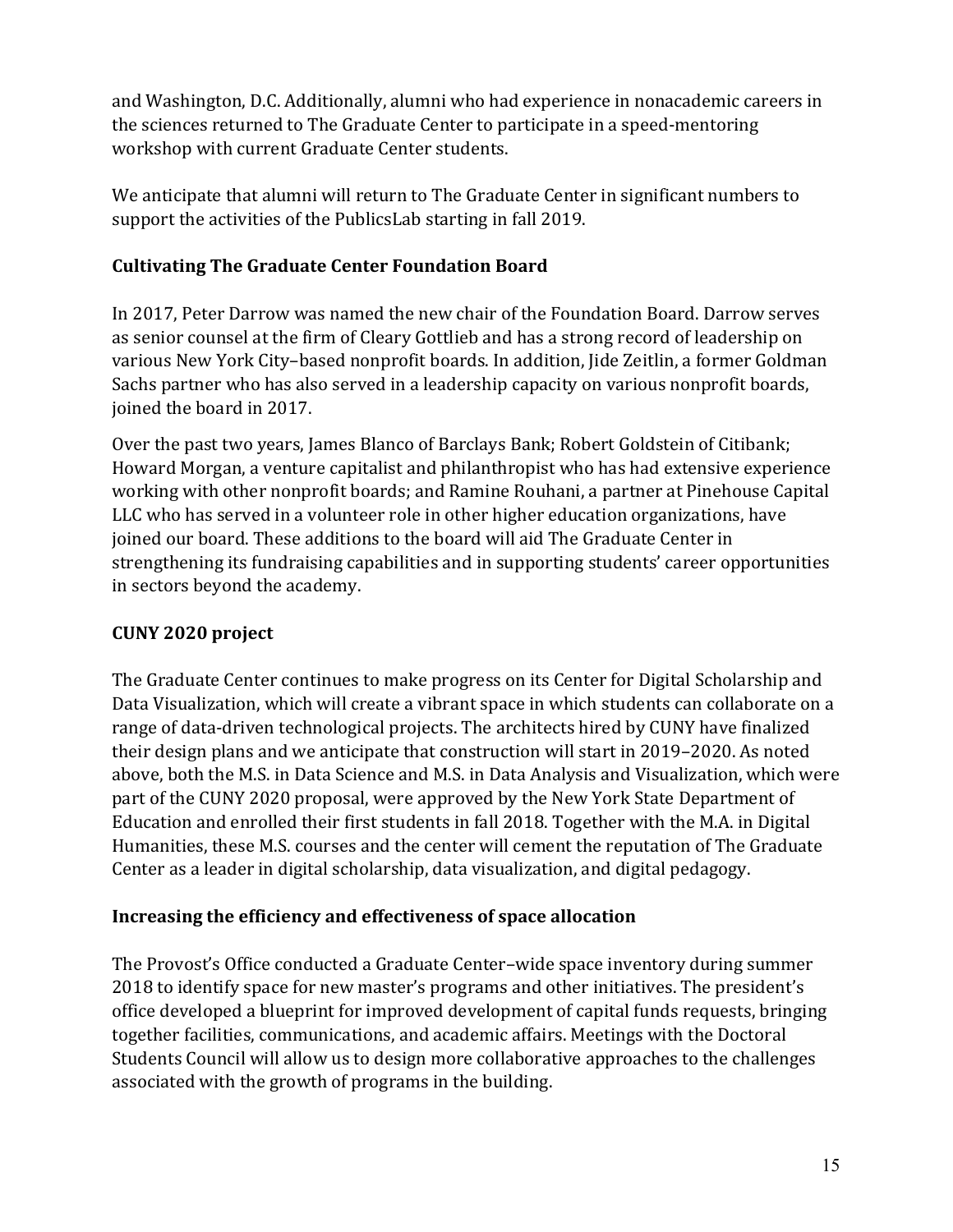As to our public venues, The Graduate Center continues to make progress in upgrading them and associated infrastructure. The digital signage screens on the concourse level were upgraded this past summer, along with an update to the screens' operating system to include new features. We have upgraded the system by which rooms are combined or separated in the breakout rooms 9204-9207 to incorporate HDMI plates, a Crestron touch panel control system, and a digital wireless mic system. Additionally, numerous classrooms have been upgraded with new cabling and newly upgraded projectors. We have also added a new programmed control system, with more targeted areas to be addressed in the near future. Capital project funding has been identified and procurements are now pending to provide these upgrades to additional classrooms, to replace video display systems in seminar and thesis rooms, and to refresh the digital signage displays at The Graduate Center on Fifth Avenue.

Regarding our main venues, we are completing a detailed inventory of the equipment deployed to all major public venues at The Graduate Center and the final audit will allow us to focus on targeted upgrades to the Segal Theatre and Recital Hall as a starting point. The Dormitory Authority of the State of New York (DASNY) installed a 50-station discussion system in the Advanced Science Research Center's auditorium that includes microphones on each seat and a new line array speaker system to improve the speech quality; a broadcast production–level camera switching system; and a professional lighting system to better accommodate their numerous public live-streamed and recorded events. Capital project funding has been identified and procurements are now pending to provide pointto-point connectivity between the two Graduate Center locations in order to utilize live video connectivity as a means to facilitate interaction and collaboration between faculty and students at the two sites.

### **Cultivate a thoughtful planning and decision-making process by goal tracking and active data sharing**

A new associate dean for institutional effectiveness, Dr. Yun Xiang, joined The Graduate Center in 2018. With her knowledge of data strategy, skills in providing analytic support, and entrepreneurial spirit, she brings energy and focus to the Office of Institutional Research and Effectiveness (OIRE).

The Graduate Center is committed to continuous institutional improvement, supported by a learning outcomes assessment process, systematic surveying of student and faculty opinions, organized efforts in program review, and periodic assessment of administrative and educational supporting units that align with CUNY's annual Performance Management Process, "Measure What Matters." The quality of assessment instruments has been improved by a collective review process of surveys and program review forms in early 2019. Under the Provost's Office's guidance, OIRE will continue working with other offices to keep various assessments simple, clear, practical, and usable.

#### **Active data sharing through tracking student performance and career placement**